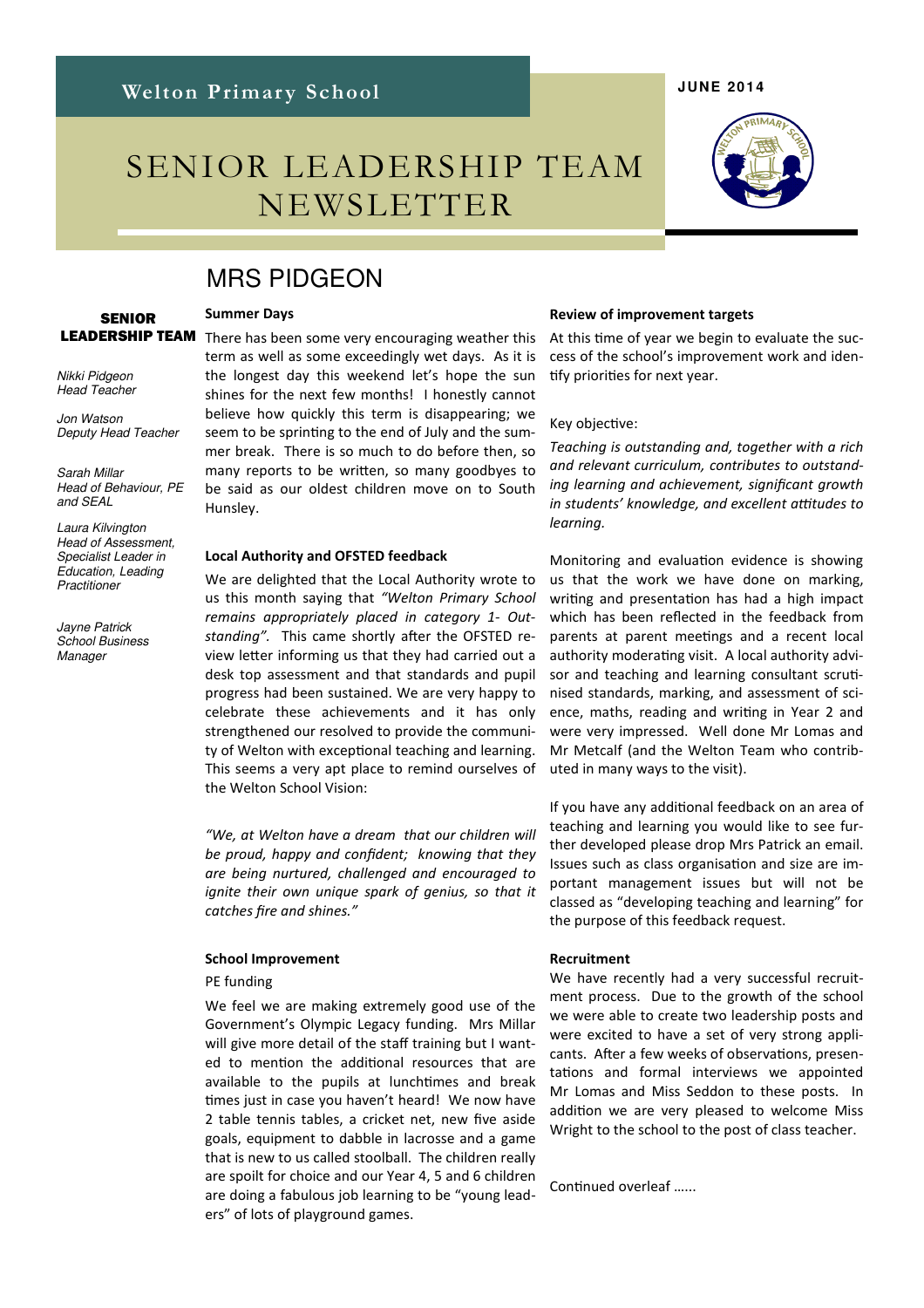#### More mundane matters

#### End of Day

Please, please take the opportunity over the summer I would like to ask for your co-operation in the supervision you posted! This term as the weather has improved children to sit or climb on the storage cupboards etc. we have bags and bags of nameless school uniform, PE kit, plimsolls etc. etc. It is such a terrible waste of money if we can't return belongings to their owners.

break to name the children's possessions. I am per- of pre-school children on the school site. It is important to sonally trialling iron-on labels guaranteed to stay on us that everyone is safe. Pre-school children and school for an unbelievable number of years. I have enjoyed pupils should not be using any of the play or sports equipthe first experience of 8 seconds per label but will keep ment at the end of the school day. It is not safe for any

| DIARY DATES UP UNTIL THE SUMMER HOLIDAYS                                                                                                                                             |                                                                                                                                                                                                |
|--------------------------------------------------------------------------------------------------------------------------------------------------------------------------------------|------------------------------------------------------------------------------------------------------------------------------------------------------------------------------------------------|
| There is so much to pack in before the school breaks up for summer! Please take a note of these dates and letters will be sent<br>out nearer the date to give you more information:- |                                                                                                                                                                                                |
| Monday 23 June                                                                                                                                                                       | Y6 Maths Challenge for identified pupils                                                                                                                                                       |
|                                                                                                                                                                                      | Y3 and Y4 Cricket Competition for identified pupils                                                                                                                                            |
| Thursday 26 June                                                                                                                                                                     | Moving up day!                                                                                                                                                                                 |
|                                                                                                                                                                                      | 6pm Meet the Teachers evening for parents only                                                                                                                                                 |
| Friday 27 June                                                                                                                                                                       | Y6 Festival of Sport at South Hunsley                                                                                                                                                          |
|                                                                                                                                                                                      | Foundation (Mrs Graham's class) trip to Drax                                                                                                                                                   |
| Tuesday 1 July                                                                                                                                                                       | Guitar Concert for Years 4, 5 and 6                                                                                                                                                            |
| Thursday 3 July                                                                                                                                                                      | Y5 and Y6 Cricket Competition for identified pupils                                                                                                                                            |
| Friday 4 July                                                                                                                                                                        | Sports Day - a letter will be sent to parents next week, however KS1 Sports Day will be in<br>the morning and KS2 Sports Day in the afternoon with the family picnic at lunchtime as<br>usual. |
| Monday 7 July                                                                                                                                                                        | Reserve Sports Day                                                                                                                                                                             |
| Thursday 10 July                                                                                                                                                                     | Buswise presentation for Year 6                                                                                                                                                                |
| Friday 11 July                                                                                                                                                                       | Reports to be sent out to parents                                                                                                                                                              |
| Wednesday 16 July                                                                                                                                                                    | Year 6 Leavers assembly pm                                                                                                                                                                     |
| Friday 18 July                                                                                                                                                                       | Break up for the summer holidays.                                                                                                                                                              |
| PLEASE NOTE THAT CHILDREN WILL RETURN TO SCHOOL ON TUESDAY 2 SEPTEMBER 2014. THE REVISED DATES IN THE LETTER<br>SENT OUT THIS WEEK IS FOR THE 2015/16 ACADEMIC YEAR.                 |                                                                                                                                                                                                |

k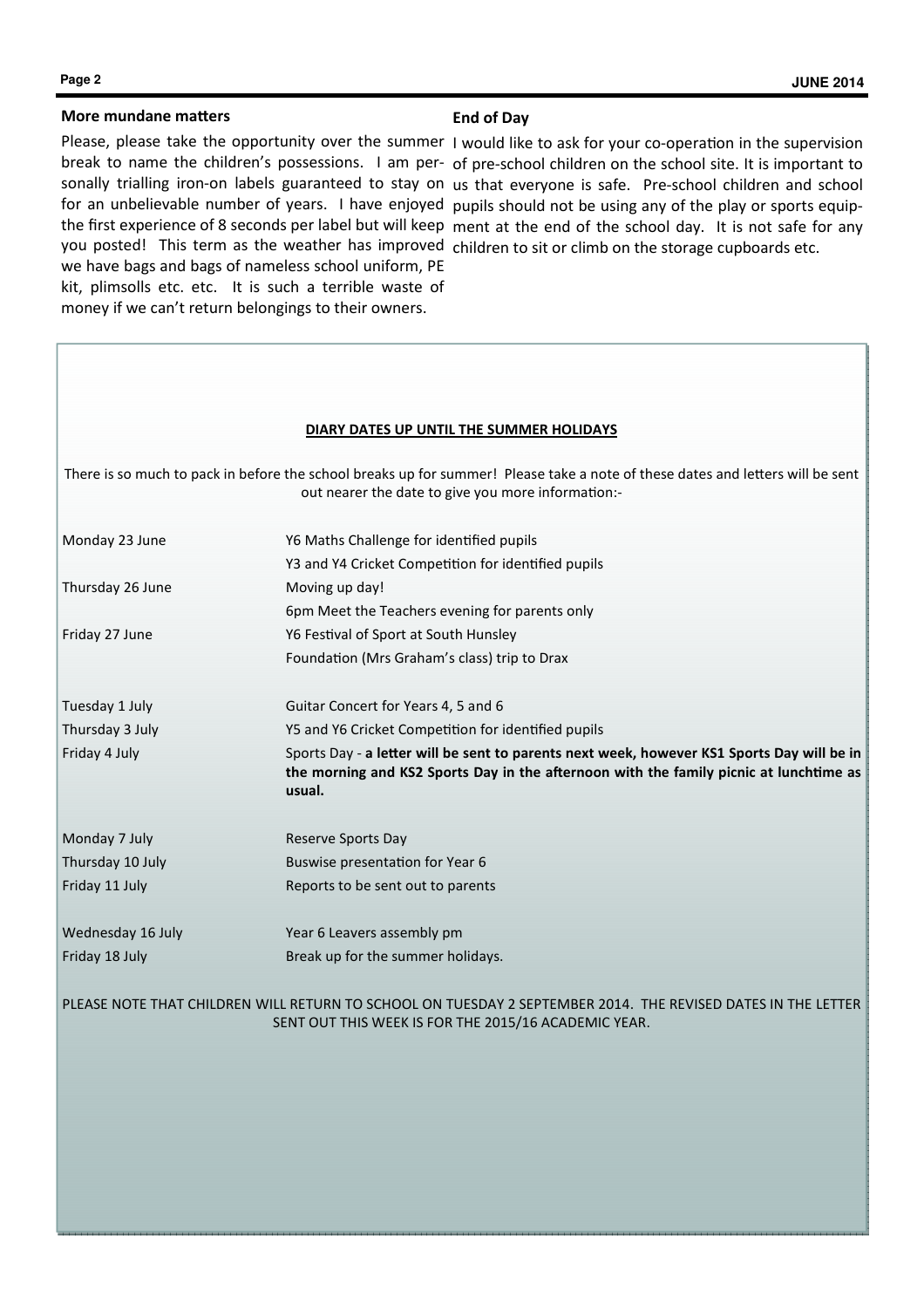## Sport Success

I am pleased that more and more of our pupils are volunteering to play in teams for their school.

We were able to send a Y5/6 team plus a Y3/4 team to the inter schools cricket competitions. The Y5/6 team won their first heat and went on to win the regional heat that took place at Beverley cricket club, last week. This means they now have a place in the county final completion which takes place at York and Clifton Alliance cricket ground in a week's time.

Our Y3/4 team will compete in the regional heats at Beverley next week. We are proud of all their efforts.

Our two Y5/6 football teams are now half way through their league matches and are showing great team work and resilience – especially as some of their matches have been in the rain!

We also sent a team from Y3/4 to play tennis at the Nuffield Centre last week too.

## Teacher CPD

With the sports funding, we have been able to arrange for CPD for teaching staff in cricket, golf and tennis over this half term. In September there will be more opportunities for the teaching staff to improve their knowledge in a variety of sports, and they will then be able to pass on this knowledge to the children.

## Tour de South Hunsley

A competition was held during May half term for Years 5 and 6 to write about something to do with cycling. The three winners were Lauren Jewitt, Holly Stewart and Fran Lachanudis. Well done to all three of you. The girls took part in the 'Tour de South Hunsley' yesterday, where they cycled from Swanland Primary School to North Ferriby Primary School, then to Welton, Brough Primary School and ended up at Elloughton Primary School. When they arrived at Welton, along with children from other schools, all the rest of the school lined the playground to cheer them on and were recorded by Viking FM!

## Further information

Please could we ask that parents refrain from sending sunglasses, toys or football cards into school. The sunglasses are a health and safety hazard in the playground when they are taking them off and running with them.

Toys and football cards are a source of anxiety for children at playtimes - there are plenty of activities and toys for children provided by the school and they don't need to bring things from home.

Thank you for your co-operation in this matter.

## Trips and Visits

There have been lots of trips and visits since Easter:-

- Year 5 went to Murton Park to take part in a Viking workshop;
- Year 1 went to the Castle Museum at York to take part in a Toys workshop;
- Year 3 went to Murton Park to take part in a Romans workshop;
- Year 2 had a visit to The Deep in Hull as part of their topic on Oceans;
- Year 6 went to Making It at Mansfield as part of their Design and Technology week;
- Foundation classes have been to the Drax Nature Reserve to take part in pond dipping and other activites.